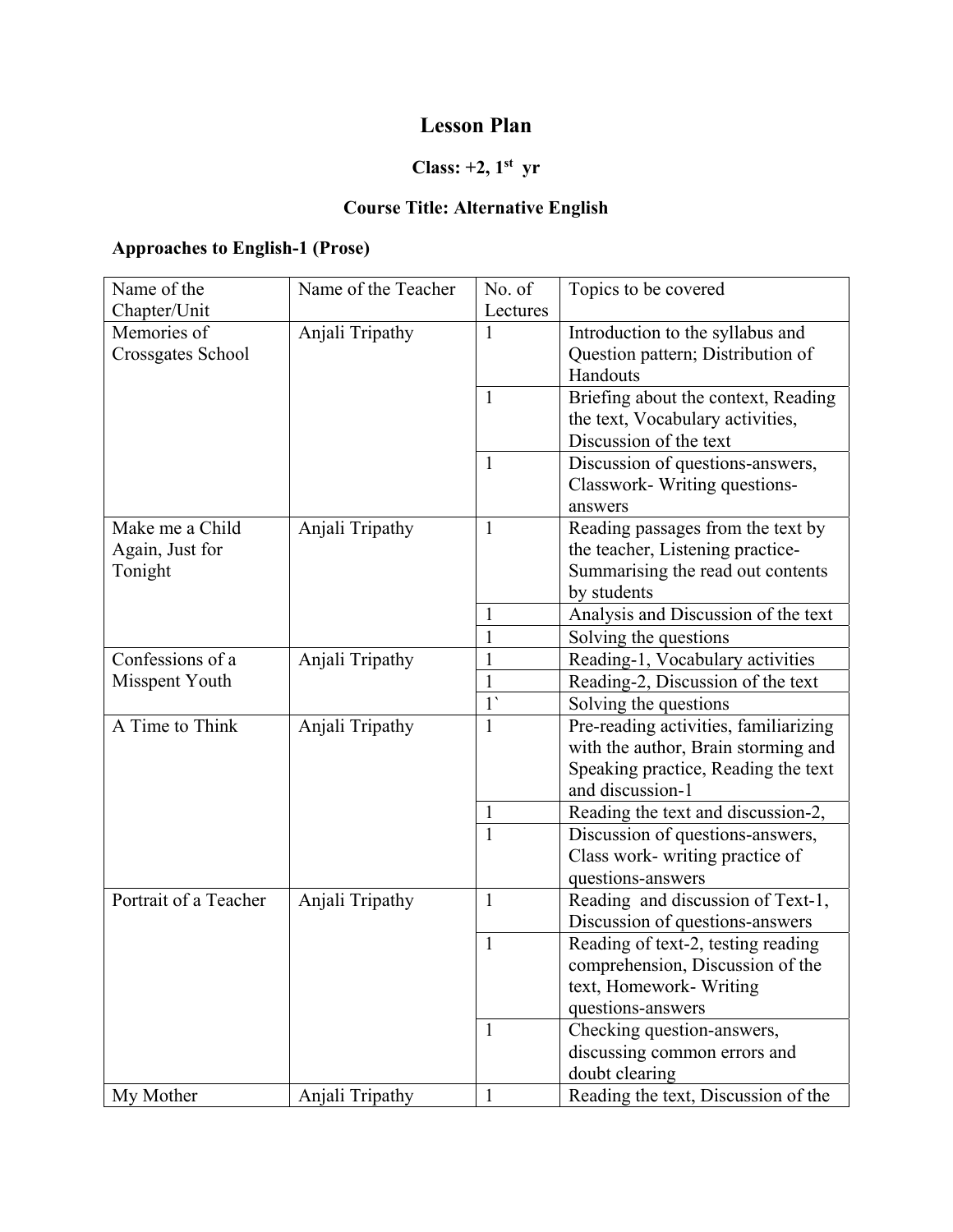|                         |                     |              | text                                   |
|-------------------------|---------------------|--------------|----------------------------------------|
|                         |                     | $\mathbf{1}$ | Discussion of questions-answers        |
| Lucy Rowan's Mother     | P.Muralidhar Sharma | $\mathbf{1}$ | <b>Importance of Reading Prose</b>     |
|                         |                     | $\mathbf{1}$ | <b>Close Reading and Textual</b>       |
|                         |                     |              | Analysis of "Lucy Rowan's              |
|                         |                     |              | Mother"                                |
|                         |                     | $\mathbf{1}$ | Students' responses and solving        |
|                         |                     |              | questions                              |
| The Jam Sahib of        | P.Muralidhar Sharma | $\mathbf{1}$ | Introduction to the Works of A.G.      |
| Nawanagar               |                     |              | Gardiner                               |
|                         |                     | $\mathbf{1}$ | Close Reading and Interpretation of    |
|                         |                     |              | the Text                               |
|                         |                     | $\mathbf{1}$ | Students' responses and solving        |
|                         |                     |              | questions                              |
| The Telephone           |                     | $\mathbf{1}$ | Discussion of syllabus, meaning of     |
|                         | Debashreemayee Das  |              | <b>Reading Comprehension</b>           |
|                         |                     |              | Steps of Reading a text                |
|                         |                     |              | Discussion of rules for writing answer |
|                         |                     |              |                                        |
|                         |                     | $\mathbf{1}$ | Discussion of modern living            |
|                         |                     |              | The Telephone: It's advantages and     |
|                         |                     |              | disadvantages.                         |
|                         |                     | 1            | Question-answer writing practice       |
|                         |                     |              | Discussion of vocabulary activities    |
| <b>Saturday Morning</b> |                     | $\mathbf{1}$ | Detail reading of the text by the      |
| Violence                | Debashreemayee Das  |              | students                               |
|                         |                     |              | Discussion of the text                 |
|                         |                     | $\mathbf{1}$ | Question-answer writing practice       |
|                         |                     |              | Discussion of vocabulary activities    |
| New Superstition for    |                     | $\mathbf{1}$ | Detail reading of the text by the      |
| Old                     | Debashreemayee Das  |              | students                               |
|                         |                     |              | Discussion of the text (part-1)        |
|                         |                     | 1            | Discussion of the text (part-2)        |
|                         |                     | $\mathbf{1}$ | Question-answer writing practice       |
|                         |                     |              | Discussion of vocabulary activities    |
| <b>Burnout</b>          |                     | $\mathbf{1}$ | Detail reading of the text by the      |
|                         | Debashreemayee Das  |              | students                               |
|                         |                     |              | Discussion of the text                 |
|                         |                     | $\mathbf{1}$ | Discussion of the text                 |
|                         |                     | 1            | Question-answer writing practice       |
|                         |                     | $\mathbf{1}$ | Question-answer writing practice       |
|                         |                     |              | Discussion of post reading activities  |
| That Lean, Hungry       |                     | $\mathbf{1}$ | Detail reading of the text by the      |
| Look                    | Debashreemayee Das  |              | students                               |
|                         |                     |              | Discussion of the text                 |
|                         |                     | $\mathbf{1}$ | Question-answer writing practice       |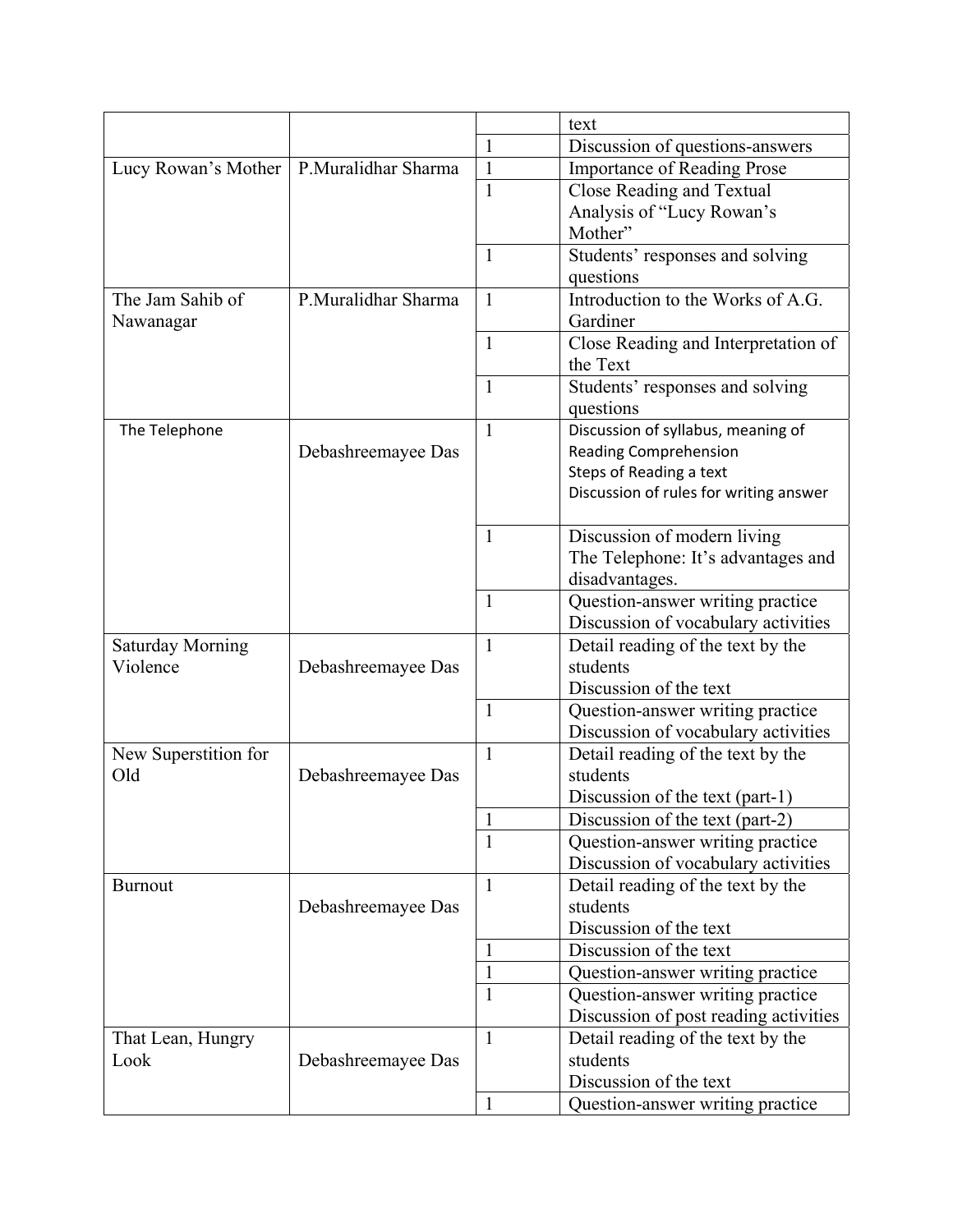|                  |                    |              | Discussion of post reading activities |
|------------------|--------------------|--------------|---------------------------------------|
|                  |                    | 1            | Question-answer writing practice      |
|                  |                    |              | Discussion of post reading activities |
| What is art?     |                    | $\mathbf{1}$ | Detail reading of the text by the     |
|                  | Debashreemayee Das |              | students                              |
|                  |                    |              | Discussion of the text (part-1)       |
|                  |                    |              | Discussion of the text (part-2)       |
|                  |                    |              | Question-answer writing practice      |
|                  |                    |              | Discussion of post reading activities |
| Psychobabbles    |                    | $\mathbf{1}$ | Detail reading of the text by the     |
|                  | Debashreemayee Das |              | students                              |
|                  |                    |              | Discussion of the text                |
|                  |                    | 1            | Discussion of the text                |
|                  |                    |              | Question-answer writing practice      |
|                  |                    |              | Discussion of post reading activities |
|                  |                    | $\mathbf{1}$ | Question-answer writing practice      |
|                  |                    |              | Discussion of post reading activities |
| The Case Against |                    | $\mathbf{1}$ | Detail reading of the text by the     |
| Man              | Debashreemayee Das |              | students                              |
|                  |                    |              | Discussion of the text (part-1)       |
|                  |                    |              | Discussion of the text (part-2)       |
|                  |                    | $\mathbf{1}$ | Question-answer writing practice      |
|                  |                    |              | Discussion of post reading activities |
|                  |                    |              | Revision, doubt-clearing class        |

# **Approaches to English- 2 (Poetry)**

| Name of the  | Name of the Teacher | No. of   | Topics to be covered                 |
|--------------|---------------------|----------|--------------------------------------|
| Chapter/Unit |                     | Lectures |                                      |
| Ecology      | Madhulika Panda     |          | Understanding of the commonly        |
|              |                     |          | used figures of speech,              |
|              |                     |          | Introduction to Indian poetry        |
|              |                     |          | Introduction to the poem,            |
|              |                     |          | Discussion of the text (stanzas 1-5) |
|              |                     |          | Discussion of the text (stanzas 6-   |
|              |                     |          | 11)                                  |
|              |                     |          | Discussion of questions              |
| Dog's Death  | Madhulika Panda     |          | Introduction to the poem,            |
|              |                     |          | Discussion of the text (stanzas 1-3) |
|              |                     |          |                                      |
|              |                     |          | Discussion of the text (stanzas 4-5) |
|              |                     |          | Discussion of questions              |
| Fog          | P.Muralidhar Sharma |          | Understanding a Poem, Life and       |
|              |                     |          | Works of W.H Davies                  |
|              |                     |          | Close Reading and Textual            |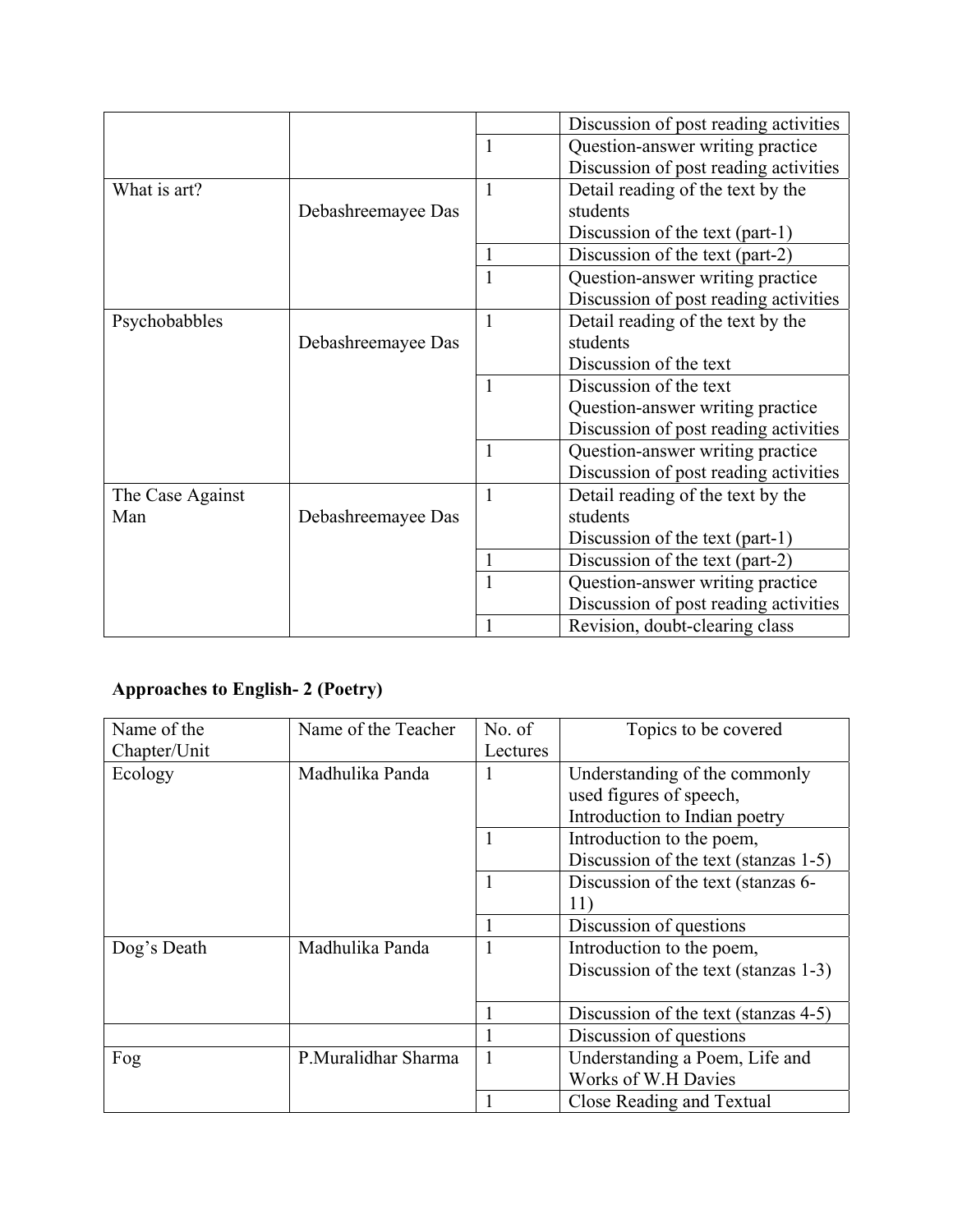|                      |                     | Analysis of the Poem               |
|----------------------|---------------------|------------------------------------|
|                      |                     | Students' responses and discussion |
|                      |                     | Solving questions and summing up   |
| Girl Lithe and Tawny | P.Muralidhar Sharma | Pablo Neruda and his Poems: The    |
|                      |                     | Background                         |
|                      |                     | Close Reading and Textual          |
|                      |                     | Analysis of the Poem               |
|                      |                     | Students' responses and discussion |
| Ballad of the        | P.Muralidhar Sharma | Harlem Renaissance and Black Art,  |
| Landlord             |                     | Poetry of Langston Hughes          |
|                      |                     | Detailed Textual Analysis and      |
|                      |                     | Interpretation of the Poem         |
|                      |                     | Students' responses and solving    |
|                      |                     | questions                          |

## **Approaches to English- 2 (Non-detailed Study)**

| Name of the      | Name of the Teacher | No. of         | Topics to be covered                     |
|------------------|---------------------|----------------|------------------------------------------|
| Chapter/Unit     |                     | Lectures       |                                          |
|                  | P.Muralidhar Sharma | 1              | The Short-Story as a Literary            |
| The Rainbow Bird |                     |                | Genre, Works of Vance Palmer             |
|                  |                     | $\mathbf{1}$   | Detailed Discussion and Analysis         |
|                  |                     |                | of "The Rainbow-Bird"                    |
|                  |                     |                | Students' responses and discussion       |
|                  |                     |                | Solving questions and summing up         |
| The Eyes Have It | Madhulika Panda     | 1              | Introduction to the author and the       |
|                  |                     |                | story                                    |
|                  |                     | $\overline{2}$ | Detailed Discussion and Analysis         |
|                  |                     |                | of the text                              |
| The Little Wife  | Anjali Tripathy     | $\mathbf{1}$   | Introduction to the author, theme        |
|                  |                     |                | and characters, Reading the text,        |
|                  |                     |                | Vocabulary activities                    |
|                  |                     | 1              | <b>Detailed Narration and Discussion</b> |
|                  |                     |                | of the Text                              |
|                  |                     |                | Solving questions                        |
|                  |                     |                | Revision, discussing a model             |
|                  |                     |                | question, teaching how to present        |
|                  |                     |                | answers in the examination               |
| Mother's Day     | Madhulika Panda     |                |                                          |
|                  |                     |                |                                          |
|                  |                     |                |                                          |
| The Unexpected   |                     | 1              | Discussion of the text (Section 1-2)     |
|                  |                     |                | Discussion of the text (stanzas 1-5)     |